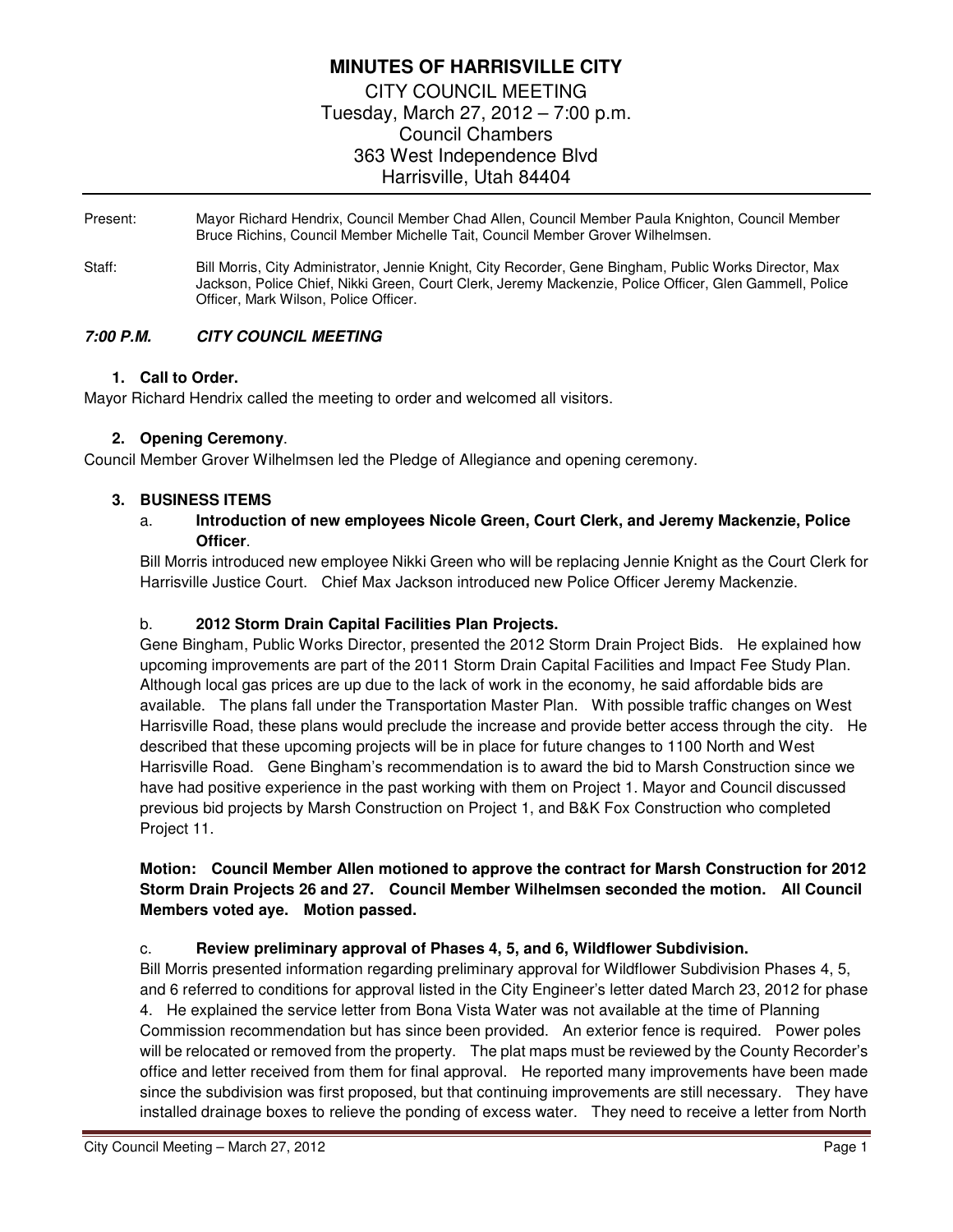View Fire approving the location of fire hydrants.

Bill Morris stated that both Phases 5 and 6 have similar memos with similar issues. Council Member Knighton expressed concern regarding irrigation issues. Gene Bingham reported that recent grading and drainage plans were reviewed by the City Engineer to sort out the drainage issues through the East end of the subdivision. He explained that inlet boxes from the east side of Phase 4 were required including a swell through 2 lots that ties into a storm drain in the road. Contours were shown on the plan, and the drainage issues are being worked out. Council Member Knighton requested confirmation insuring that conditions are met after preliminary approval has been given. Gene Bingham said that all issues are identified and relayed to the developer with appropriate time given for conditions to be met. He emphasized that final approval must be given with no conditions.

Matt Jensen, Wildflower Developer, presented a visual conception based on the information Gene Bingham previously discussed. He explained how the developers have worked with the school district to provide a way to relieve the water drainage issues. He explained that they reversed the phases of the subdivision to allow phase 6 which was previously phase 4 to dry out. He pointed out Bona Vista letters were provided to Planning Commission, but not to Jones and Associates. He explained how structures have been and will be removed to allow for the conditions to be met.

Council Member Richins questioned storm drainage between lots 50 and 51. Gene Bingham reported that drainage has been provided for each lot. He stated that a final plan addresses these issues which are acceptable as long as conditions are properly met.

**Motion: Council Member Wilhelmsen motioned to grant preliminary approval for Wildflower Subdivision Phases 4, 5, and 6 subject to the conditions listed in the City Engineer's memo dated March 23rd, 2012. Council Member Tait seconded the motion. All Council Members voted aye. Motion passed.** 

# **4. PUBLIC COMMENTS**

Ruth Pearce, from 295 East 1150 North, reported the illegal egg sign and refrigerator on Larsen Lane. Mayor and Council discussed what approved signs are allowable and discussed the safety concern with the refrigerator. Bill Morris stated Code Enforcement Inspector, Ken Martin, is aware of the sign and is taking care of this issue.

# **5. MAYOR/COUNCIL FOLLOW-UP**

Council Member Richins asked if the city received a health benefit rebate as indicated in the Standard Examiner that other local cities recently received. Bill Morris confirmed the city received a Health Benefit Rebate. Mayor and Council thanked city staff employees who have recently donated sick leave to benefit other employees.

**6.** Council Member Wilhelmsen thanked the Public Works Department for addressing the complaint received at the previous council meeting regarding a fallen tree on 750 West.

# **7. ADJOURN**

Mayor Hendrix move to adjourn at 7:43 p.m.

# **WORK SESSION**

### 1. **Heritage Days 2012**

Mayor and Council discussed the costs associated with using a sound system for the entire day versus just the evening program. They agreed the bowery location is most conducive for the sound system. They proposed outlining the needs and amount of usage and drawing up a contract for the number of hours needed for the sound system. Other contracting uses may be the DJ time for the evening dance. Council agreed that if the price bids are acceptable they will just acquire the use of a contracted sound system for the entire event. The